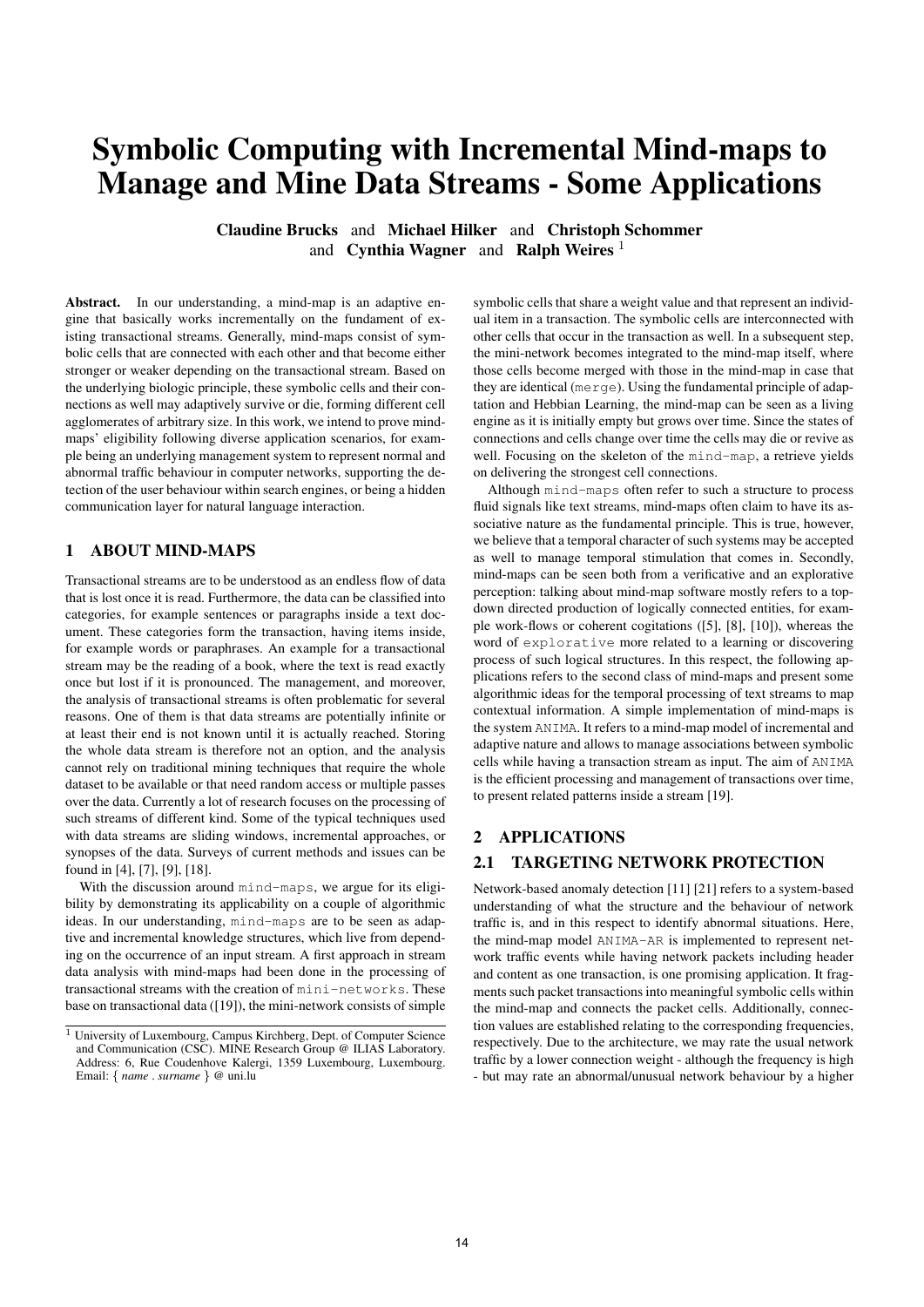value - although it appears more seldom. We identify the abnormal traffic as it is rated significantly and therefore tolerant against temporal connection updates between the symbolic cells. The following sequence of pictures gives an example on how the mind-map is used; it refers to the management of bad signatures as described in [11], taking several insertion rules into account. First, the incoming signature ABC is considered and assigned to symbolic cells, being equal-weighted.



Then, if a new signature CDEF is added to the mini-network, and the weights are adapted. At each step, substrings are considered and evaluated as follows: given a sub-string, then if the sum of all activation states ...

- . . . is exactly 1, then a virus alert takes place.
- . . . is exactly 0, then no virus alert takes place.
- . . . is between 0 and 1, an alert takes place with a probability value.
- . . . increases 1, then it is not considered.

For example, ABC forces a virus alert as it is infected for 100%, whereas only H is unlikely to be infected. To continue the example, as C is already known, this value stays constantly.



The following photographs of the mind-map refers to the situation when the signatures CDE



and CDGH are being inserted. With this, the probability values for each signatures is clearly available through the whole life-time of the mind-map. More information can be found in [11].



The mind-map model ANIMA-AR is implemented to detect wellknown viruses. The signature of viruses is stored in a graph-like structure; virus signatures are managed and stored, incoming packets - to identify intrusions - evaluated. The scanning speed and the required storage space outperforms current approaches and emerges out of the compression of the signature database. ANIMA-AR is theoretically analysed showing that viruses and similarities are detected. Simulations substantiate the theoretical analysis and show the low false-positive rate tolerating the normal system. In addition, ANIMA-AR is able to automatically detect similar viruses as small mutations or new variants.

# 2.2 MANAGING IMPLICIT FEEDBACK

The consideration of implicit feedback in the field of information retrieval and the automatic collection of information about the user's

behaviour [15] [24] is an application of interest. Without an explicitly request of information, we intend to gain some information about what really interesting is. The aim is to use the mind-map as an adaptive storage for such kind of information and consequently, for the enhancement of user-based research requests. We therefore monitor the user's behaviour in interaction with a search engine, keeping an eye on queries and their results, links that the user follows, and diverse time-related information, for example how long he or she stays on web sites. Search sessions like this are considered as single transactions for the mind-map. And, building up such a network provides information about typical queries, results, and measures, especially regarding the relevance of search results, namely towards an enhancement of further queries.

An example might be a giving of additional hints or altering the results themselves. One concrete step is a re-ranking of search results, which may help to place those results further on the top of the list that are probably of greater importance according to the given query. Following this, the strengthens of the mind-map are mainly due to the ability to cope with transactional streaming data. We concern with information about search sessions of users, which can easily be broken down into transactions. Moreover, the mind-map is able to store only the most important aspects of the information without the need of storing all feedback data. This helps to keep the network at a reasonable size. Furthermore, the dynamic nature of this mind-map fits quite well to the purpose of this approach: if there is a change of the user's feedback over time, then this trend will be reflected in the mind-map as well. Figure 1 shows an architectural snapshot of the mind-map, where we use three different types of cells:

- The query terms are single terms that are observed in user queries.
- Queries that form the transactional input to the mind-map.
- The resulting list of documents that have been provided by the underlying search engine for one or more queries.



Figure 1. Architecture of the mind-map [24]

There may exist different connections between these nodes, which might be weighted indicating the strength of the relationship. These are for example connections that indicate relationships between different query terms, connections between queries and query terms, and connections between queries and documents. More information can be found in [24] [25].

#### 2.3 TARGETING DBLP

Bibliographical databases such as Citeseer, Google Scholar, and DBLP serve as a bibliographic source with lots of information concerning a publication. This compounds the names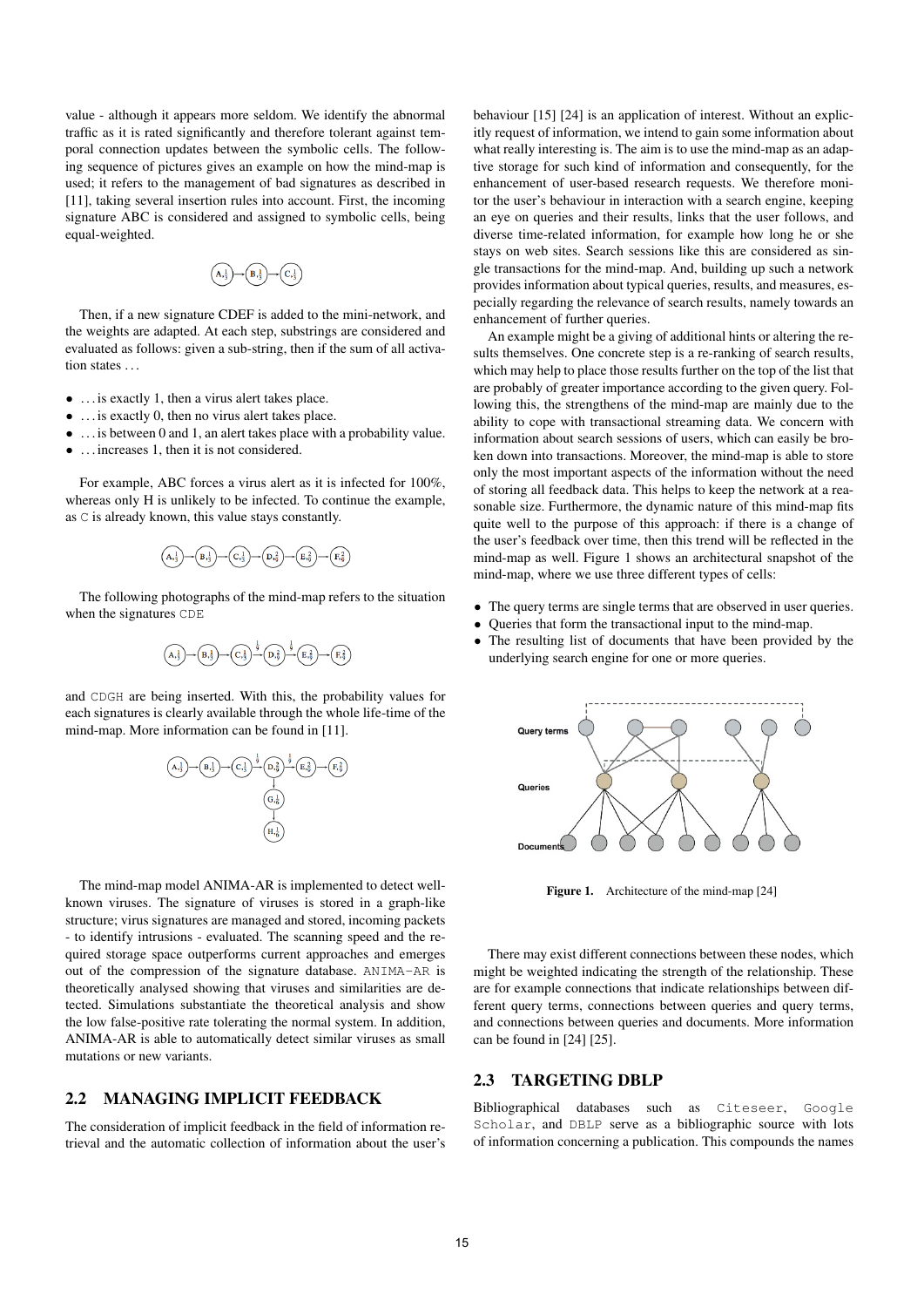of the authors, the publication title, the conference, and many other attributes. A bibliography database is accessible online, where all entries share an electronic index to articles, journals, magazines, etc. containing citations and abstracts. Understanding the bibliographic database as a digital collection that is intelligently managed and that supports a search for and the retrieve of bibliographic information to defined queries is a convenient procedure in demanding information right in time. Regularly, the retrieve bases on a collection of queries that consists of keywords in the publication title or the keyword list. For example with DBLP, the querying using a keyword plagiarism leads to an answer set of almost 70 articles, and a search refinement with detection and pattern to 34 and 2 bibliographic entries, respectively. Accordingly, the two referenced publications pledge close; and the names of the authors overlap:

```
1 NamOh Kang, Sang-Yong Han: Document Copy
Detection System Based on Plagiarism Patterns.
CICLing 2006: 571-574.
2 NamOh Kang, Alexander F. Gelbukh, Sang-Yong
Han: PPChecker: Plagiarism Pattern Checker in
Document Copy Detection. TSD 2006: 661-667.
```
With this, we reference to a graph structure representing the association of the three authors Han, Kang and Gelbukh. This is similar to [12] who introduces mini-networks. The double edges signalise a double connection as the single (and parallel) edge between Han to Gelbukh and Kang to Gelbukh refers to a one-way association. Whereas the meaning of a double connection is unique while having two publications, the double entries to Gelbukh seem to be ambiguous: on the one side, it refers to one common publication with both individually, on the other to two single publications with one of the other authors. However, the graph is node-oriented in a way that it simply represents the situation as it is: Gelbukh has one common publication with both of them, and here, it plays no role if this is a common one or not.

For static databases, the discovery of associative patterns has been an area of extensive research, and multiple approaches and solutions to the static problem have been presented in the past. A major problem in these approaches is the combinatorial explosion of the search space and the research has therefore mainly focused on reducing this space. Since mind-maps are targeted to data streams, it can not possibly make use of the methods developed for static databases, since these algorithms require multiple passes over the data to calculate frequencies of associated items. This is indeed not acceptable when dealing with data streams, because data streams are potentially infinite, or at the very least their end cannot be foreseen. In this respect, the idea of searching for temporal patterns in a bibliographic database like DBLP while taking the time as the core medium leads to a couple of interesting questions, for example

- In general, may we discover scientific communities? While observing the visualisation of associative relationships between authors, we might ask if such dependencies generally form a community, and secondly, how strong these communities may be. Furthermore, if dependencies of of communities exist, are these temporal or visiting, recurring, or constant as it has been mentioned in section 1?
- Do there exist diverse trends in publishing? For example, the occurrence of a common publication may be the initiator for a fruitful collaboration (which is proven by following publications on the same or a different research topic)

With this, we may perform mind-mapping over a period of time, for example moving a corresponding window temporarily over time.



Figure 2. Temporary mind-map (DBLP, year of 1993), consisting of associated author nodes.

#### 2.4 SEMANTIC NET-LEARNING

The mind-map model WYWI stands for a simple communication paradigm that focus on natural language communication. The model uses a mind-map to manage words and their relationship to others associatively. A sentence is read incrementally and threatened as a transaction with concepts and roles. Currently, only adjectives, nouns, and verbs are considered as worth, they are extracted and put into the mind-map as a semantic structure. Adjectives are considered as sub-concepts of nouns. For example,

```
#S(CONCEPT :NAME MAN :CAT N :FATHER (ROOT)
  :CHILDREN (YOUNG) :ROLES (READ) :ACT 0.9577)
#S(ROLE :NAME READ :CAT V :CONNECTION ((MAN
 BOOK 0.9577)) :ACT 0.9577)
#S(ROLE :NAME SEE :CAT V :CONNECTION ((LION
 PETER 0.8253)) :ACT 0.9014)
```
Here, the word READ acts as relationship (role) connects both MAN and BOOK, sharing a connection and activation value of 0.9577, respectively. Other roles exist, but are unrelated. Each time-step, the activation values are decreased unless the role or the associated concepts remain inactive. As for the ANIMA mind-map model, the underlying net structure is refreshed after each transaction; it adapts to the given stimulation. However, WYWI does not use any extern source (for example thesaurus) but actively interacts with the user in case a word is unknown. This is to understand the morphologic basis or the lexical category. WYWI also establishes a semantic representation through micro-features: here, the user must rate a word semantically against given (predefined) entities. This produces a k-dimensional space, having k as the number of independent micro-features, for example

MAN is ((1.0 0.0 1.0 0.0 0.0 0.0 0.0 1.0 ...)) LION is ((0.0 0.0 0.0 0.0 0.7 0.0 0.4 ...)) ...

The communication in WYWI is performed as a conversation. For a sentence like The yellow lion sees Peter, the word

...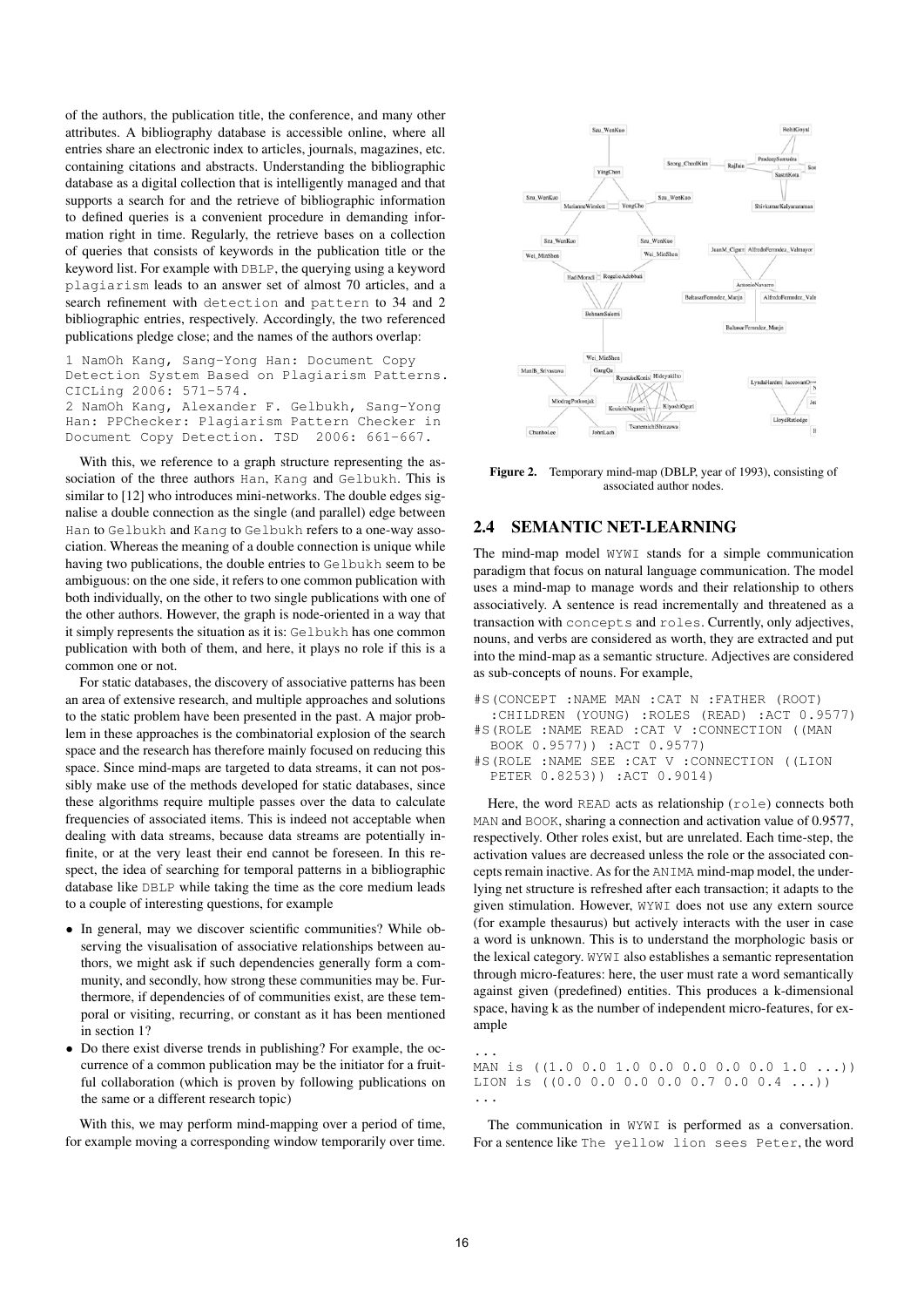YELLOW becomes a sub-concept of a word LION, whereas LION and PETER are connected by SEE. Additionally, SEE is becomes higher activated. Additionally, all concepts are represented in the kspace. As a consequence, transactional (dialogue) stream can be processed and queries be sent at each time.

```
...
WYWI: (ENTER THE NEXT WORD OR CLOSE BY '-')
USER: Peter
WYWI: COULD YOU PLEASE GIVE SOME EXPLANATION.
            LIKE THE MORPHOLOGIC BASIS?
USER: Peter
WYWI: AND WHAT IS THE LEXICAL BASIS OF peter?
USER: person
WYWI: I NEED SOME SEMANTIC INFORMATION ABOUT
      peter. HAVE A LOOK AND RATE peter FROM
      0 + 0.1:
      TALL?
USER: 0.9
WYWI: And with HEAVY?
...
```
An extended version of the semantic net-learning from text streams is to define a temporal mind-map for a certain actor of a text: where the text stream is consolidated over time by a semantic graph structure. In this work, an important issue for building an author-related mind-map is the resolution of linguistic anaphors.

So far, the major idea is to process each sentence incrementally so that a general and pre-defined scheme structure of subject verb - object is instantiated every time  $([14])$ . At the moment, we only concern with nouns, verbs, and adjectives, where other linguistic categories are disregarded. In this respect, verbs act as a role between the concepts (noun, object). Each concept may have subconcepts that correspond to attributes, for example the sentence the old man likes the green juicy grassland is translated into



Figure 3. A semantic graph having man as the centric concept. Attributes are adjunct by dashed lines, whereas roles are connected as a circle.



Figure 4. The anaphor he is recognized as to be related to man, whereas the two sentence structures are merged by the concept man.

where man and grassland represent main concepts and green, juicy, and old sub-concepts. The process of relating identical concepts together is accomplished by a matching of identical words and a resolution of linguistic anaphors ([13], [17]). The following Figure 4 shows the semantic structure after having read the sentence He walks into the forest.

So far, the incremental processing of texts can be stopped at any moment. The semantic structure is a mind-map with concepts and relationships of consistent states. Beside focusing on the elaboration of methods to realize pronominal anaphora and co-reference in text streams, we will assign weight values to concepts and roles in order to prove their importance for an actor.

The idea of content zoning is to refer to a segmentation of a text document into semantic zones. As indicated in [3] and moreover as firstly discussed in [22] with Argumentative Zoning, the basic idea here is to structure texts on the basis on pre-defined categories. An example might be the following text, having the actors Harry, Hedwig, and owl:

*"Harry got up off the floor, stretched, and moved across to his desk. Hedwig made no movement as she began to flick through newspapers, throwing them into the rubbish pile one by one. The owl was asleep or else faking; she was angry with Harry about the limited amount of time she was allowed out of her cage at the moment. As her neared the bottom of the pile of newspapers. Harry slowed down, searching for one particular issue that he knew had arrived shortly after he had returned to Privet Drive for the summer, he remembered that there had been a small mention on the front about the resignation of Charity Burbage, the Muggle Studies teacher at Hogwarts."*

an then be zoned to

- *Harry* <*ACTOR=HARRY*> *got up off the floor, stretched, and moved across to his (*→*his* ⇒ *HARRY) desk.* <*/ACTOR=HARRY*>
- *Hedwig* <*ACTOR=HEDWIG*> *made no movement as she (*→*she = HEDWIG) began to flick through newspapers, throwing them*  $(\rightarrow$ *them* = *newspaperss*) *into the rubbish pile one by one.*
- *The owl* <*ACTOR=OWL*> *was asleep or else faking; she (*→*she = OWL) was angry with Harry (*→*Harry = HARRY) about the limited amount of time she* ( $\rightarrow$ *she* = *OWL*) was allowed out of *her* ( $\rightarrow$ *her*  $\Rightarrow$  *OWL*) cage at the moment. As her ( $\rightarrow$ *her*  $\Rightarrow$  *OWL*) *neared the bottom of the pile of newspapers,* <*/ACTOR=OWL*>*.*
- *Harry*<*ACTOR=HARRY*> *slowed down, searching for one particular issue that he*  $(\rightarrow he = HARRY)$  *knew had arrived shortly after he (* $\rightarrow$ *he = HARRY) had returned to Privet Drive for the summer, he*  $(\rightarrow he = HARRY)$  *remembered that there had been a small mention on the front about the resignation of Charity Burbage, the Muggle Studies teacher at Hogwarts. At last he (*→*he = HARRY) found it.*<*/ACTOR=HARRY*>

where linguistic anaphors are solved depending on the current actor, the gender, and/or between different candidates that have already occurred in the text. Knowing that the owl has the name Hedwig, and moreover, having a hierarchy on site, the zoning can be updated even more. An additional analysis can be performed to gain further information about the separate zones. Rather simple to extract information could be statistics about the size and layout of zones, but a more sophisticated analysis of their text content is possible. The latter can lead to an extraction of the semantic content and purpose of a zone. Such kind of information can be used for various purposes, such as comparing documents to each other (regarding their analysed zone structure and content) by simply refering to information about the zones as zone variables ([3]).

We apply content zoning to text streams in order to establish a semantic mind-map, while using a sliding window of user-specified